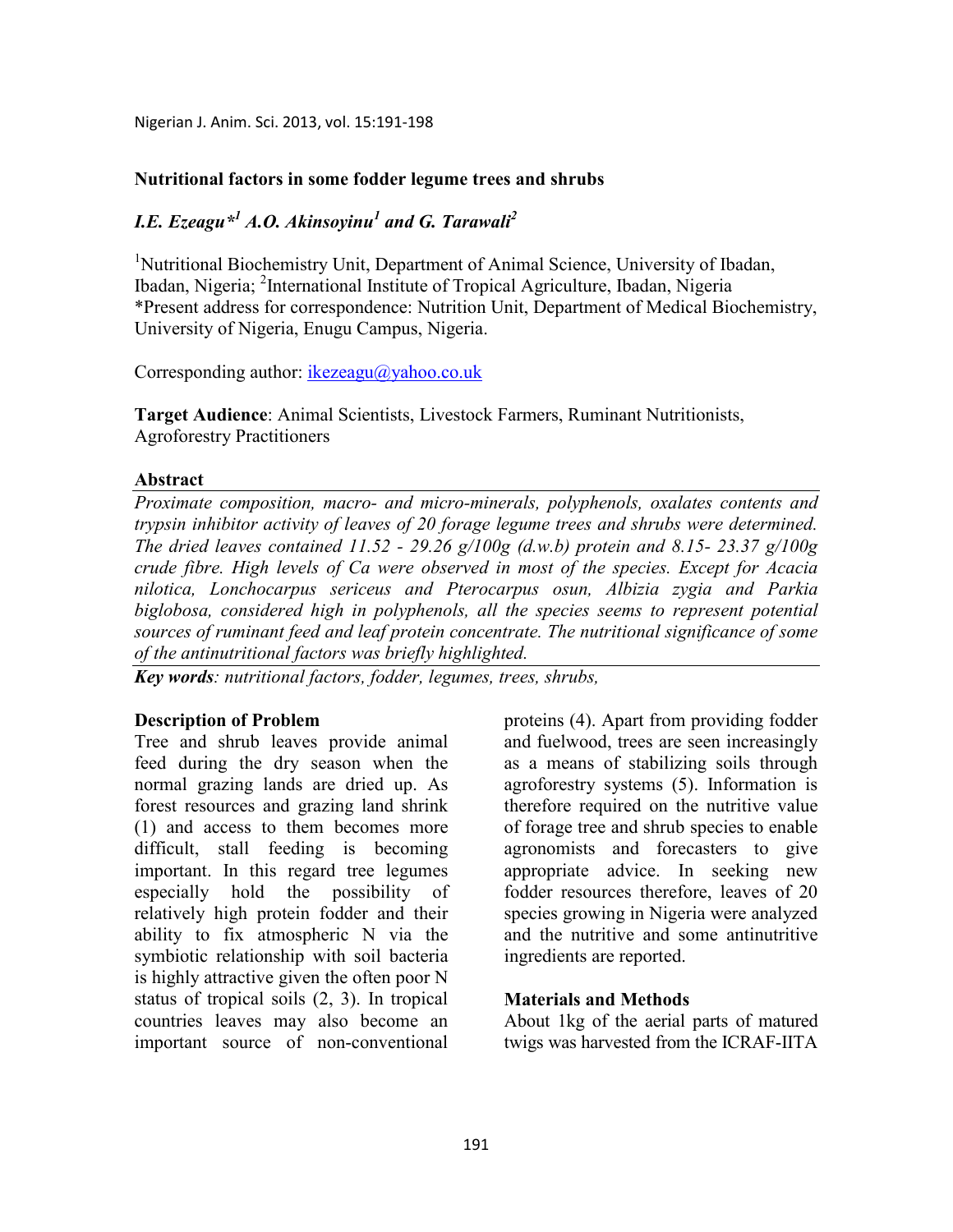Arboretum, Ibadan, Nigeria between the months of October and November. For each species samples were taken from at least three plants and pooled. The leaves were manually separated from the stem. The leaves were dried at the ambient temperature  $(28^{\circ}C)$  in the green house for one week, ground to flour using a Wiley Mill with the 1 mm mesh sieve and stored in plastic bags at  $-4^{\circ}$  C until analysis. Residual moisture, nitrogen (N), fat, ash, micro- and macro-minerals were determined by standard methods (6). Crude proteins and total carbohydrate were calculated by N x 6.25 and difference, respectively. Trypsin inhibitor activity was determined by the method of Kakade *et al*. (7) using benzoyl-DL-arginine-p-nitroanilide

(BAPNA) as substrate. Polyphenols was determined by the vanillin-HCl method (8). Total oxalate contents were determined as the acid-soluble oxalate

using the method of Baker (9). Gross energy was calculated from the Atwater conversion system (10). All analysis was done in duplicates.

# **Results and Discussion**

As shown in Table 1, crude protein contents ranged from 11.52 in *Parkia biglobosa* to 29.26g/100g d.w.b in *Albizia lebbek*. The *Albizia spps, Gliricidia sepium and Gnemia prebecus* were also high in protein and could be good sources of leave protein concentrates for food or feed. The fat contents, ranging between 1.18 and 4.12  $g/100g$ , were typical of leaves  $(11)$ . Crude fibre varied between 8.15 in *T. tetraptera* and 23.37g/100g in *Albizia gummifera*. Species with high fibre content like the *Albizia* spps, *Lonchocarpus sericeus* and *Pterocarpus osun* could be of high value in ruminant nutrition.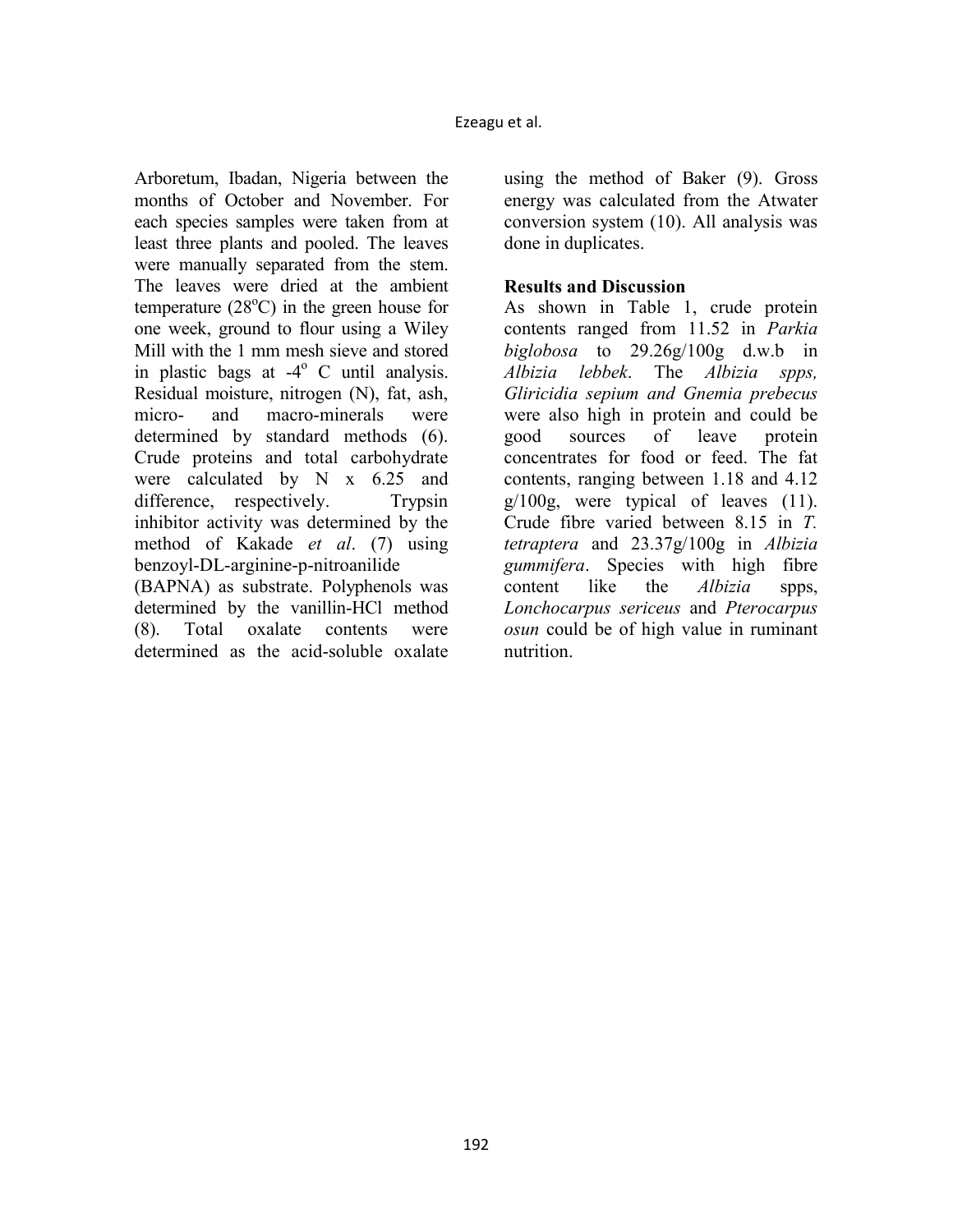| <b>Species</b>        | Dry    | Crude   | Fat  | Crude | Ash  | N-free      | Energy  |
|-----------------------|--------|---------|------|-------|------|-------------|---------|
|                       | Matter | protein |      | fibre |      | extractives | kJ/100g |
| Acacia nilotica       | 90.85  | 14.54   | 2.20 | 14.93 | 4.45 | 63.88       | 332.33  |
| Acacia albida         | 90.16  | 22.79   | 2.16 | 17.65 | 5.18 | 33.50       | 284.24  |
| Albizia adianthifolia | 89.90  | 24.66   | 1.97 | 15.71 | 3.49 | 54.17       | 286.61  |
| Albizia ferrugginea   | 92.11  | 21.25   | 1.09 | 15.13 | 5.94 | 40.08       | 285.40  |
| Albizia lebbeck       | 89.88  | 26.30   | 2.25 | 17.46 | 5.72 | 29.06       | 277.10  |
| Albizia gummifera     | 91.11  | 21.38   | 1.23 | 23.37 | 3.51 | 36.79       | 291.48  |
| Albizia zygia         | 91.27  | 16.58   | 1.42 | 18.87 | 3.44 | 43.02       | 299.33  |
| Albizia saman         | 91.47  | 21.79   | 3.25 | 20.35 | 2.66 | 35.53       | 309.85  |
| Dalbergia latifolia   | 92.25  | 14.72   | 2.02 | 16.78 | 5.27 | 46.31       | 301.42  |
| Dalbergia sassoo      | 91.08  | 17.63   | 2.50 | 12.84 | 6.56 | 43.43       | 290.72  |
| Enterolobium          | 89.98  | 13.69   | 3.30 | 16.95 | 5.88 | 42.14       | 298.31  |
| cyclocarpum           |        |         |      |       |      |             |         |
| Gnemia prebescus      | 91.44  | 18.57   | 2.59 | 14.77 | 8.07 | 39.62       | 285.59  |
| Gliricidia sepium     | 90.23  | 21.73   | 3.31 | 16.43 | 8.13 | 31.82       | 280.37  |
| Lonchocarpus sericeus | 82.44  | 13.92   | 1.46 | 19.07 | 3.92 | 37.84       | 302.44  |
| Millettia thonningii  | 91.15  | 16.83   | 1.60 | 15.99 | 2.13 | 46.53       | 304.64  |
| Parkia biglobosa      | 90.62  | 10.44   | 4.09 | 15.75 | 4.53 | 47.31       | 314.30  |
| Pterocarpus osun      | 90.97  | 17.25   | 2.28 | 19.76 | 5.59 | 37.88       | 293.46  |
| Pterocarpus           | 89.89  | 16.05   | 2.77 | 15.11 | 5.93 | 40.94       | 291.95  |
| santalinoides         |        |         |      |       |      |             |         |
| Prosopis africana     | 91.53  | 15.69   | 3.77 | 16.86 | 2.75 | 44.71       | 316.45  |
| Tetraplura tetraptera | 90.47  | 16.82   | 1.86 | 8.15  | 5.07 | 49.95       | 291.87  |
| Tamarindus indica     | 90.12  | 11.75   | 1.48 | 15.32 | 3.43 | 49.23       | ND      |

**Table 1: Proximate Composition and Energy levels of tree leaves and browses plants (g/100gDM)\*** 

*\*Means of two independent analysis ; ND: Not determined* 

Wide variation in mineral contents was found to occur (Table 2). Calcium contents ranged from 702.0 in *Albizia ferrugginea* to 4438.0 mg/100g d.w.b. in *Dalbergia latifolia*. Also relatively high in Ca are *Dalbergia sassoo* (3541mg/100g) and *Pterocarpus santalinoides* (2694 mg/100g d.w.b). Tree leaves are generally very rich in Ca (12). *Lycium ovalilobum*, a South American shrub, is reported to contain as

high as 7320 mg/100 of Ca (13). Magnesium levels varied between 202 in *Acacia nilotica* and 548 mg/100g in *A. ferrugginea*. Zinc contents varied between 0.99 in *Enterolobium cyclocarpum* and 6.72 mg/100g d.w.b. in *D. latifolia*. Equally high Zn level (5.19 mg/100g d.w.b.) occurred in *D. sassoo*. Iron contents, varying between 10.24 in *P. africana* and 30.01mg/100g in *G. sepium,* were generally high*.* Copper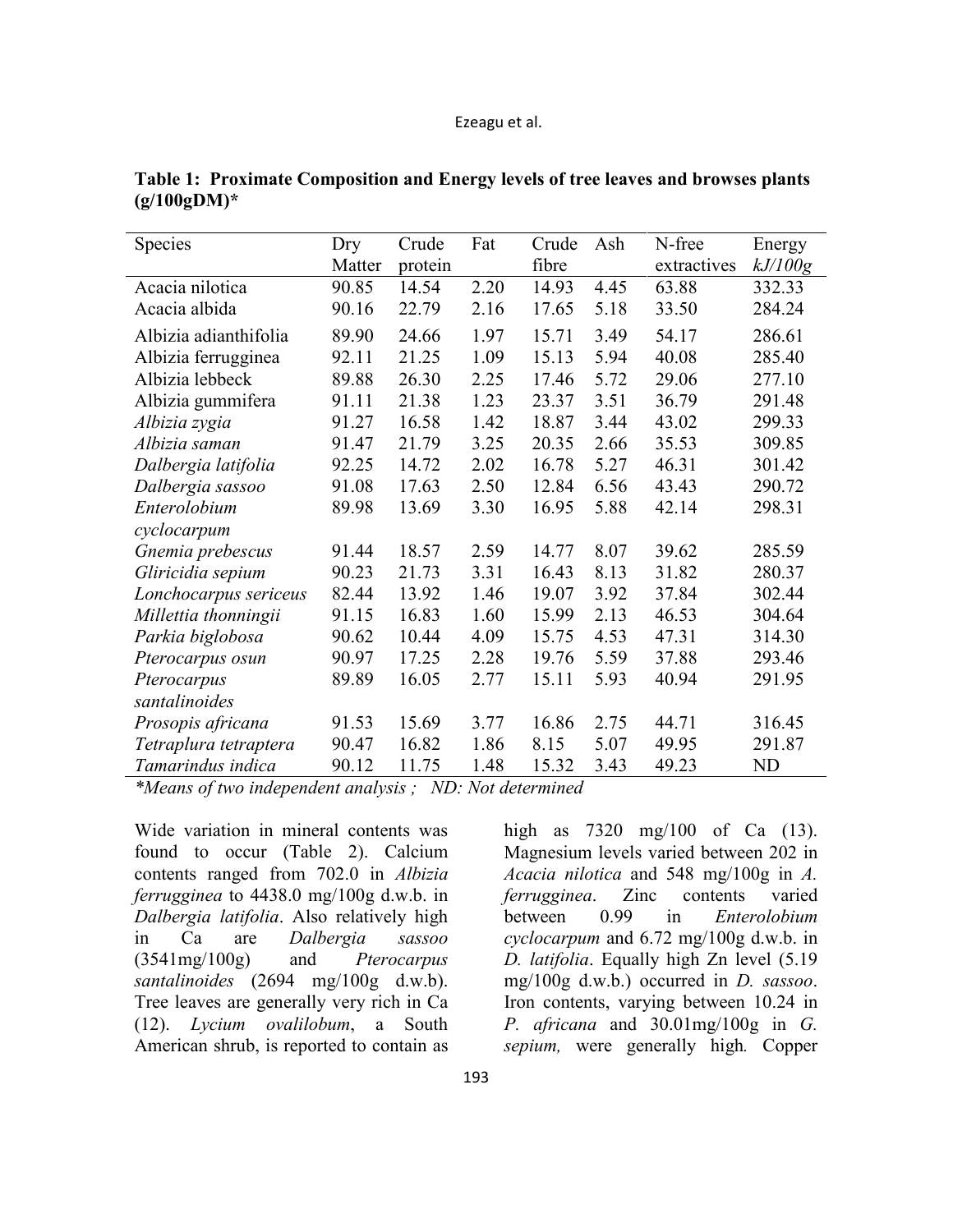contents in the leaves ranged between 0.65mg/100g in *P. africana* and 2.07mg/100g in *Acacia nilotica*. These fodder plant appear to be good sources of essential minerals and will easily satisfy animal needs without any need for inorganic supplementation. Zinc, Ca, Fe and Mg levels reported in this study seems to be higher than the requirement for various classes of animals (14, 15). The energy value based on protein, lipids and total carbohydrate contents ranged from 277.10 in *Albizia lebbeck* to 332.33 kJ/100g d.w.b. in *Acacia nilotica*. Results of proximate and mineral analysis in this study were generally on the same level with values reported for some tree and shrub plants leaves (11, 15).

**Table 2: Mineral Composition of tree leaves and browses plants (mg/100g DM)\*** 

| Species                   | Ca   | M              | Fe        | Cu        | Zn   |
|---------------------------|------|----------------|-----------|-----------|------|
| Acacia nilotica           | 911  | 202            | 16.09     | 2.07      | 2.77 |
| Acacia albida             | ND   | <b>ND</b>      | <b>ND</b> | <b>ND</b> | ND   |
| Albizia adianthifolia     | 2389 | 520            | 23.86     | 1.40      | 1.35 |
| Albizia ferrugginea       | 702  | 548            | 16.64     | 1.18      | 1.53 |
| Albizia lebbeck           | 837  | 298            | 21.82     | 1.90      | 2.42 |
| Albizia gummifera         | 1176 | 257            | 18.64     | 0.66      | 1.91 |
| Albizia zygia             | 1268 | 310            | 14.34     | 1.40      | 1.99 |
| Albizia saman             | 1086 | 252            | 14.89     | 1.85      | 1.18 |
| Dalbergia latifolia       | 4438 | 521            | 16.46     | 1.87      | 6.72 |
| Dalbergia sassoo          | 3541 | 524            | 17.67     | 1.62      | 5.19 |
| Enterolobium cyclocarpum  | 953  | 504            | 15.75     | 1.44      | 0.99 |
| Gnemia prebescus          | 2650 | 352            | 19.52     | 1.72      | 3.57 |
| Gliricidia sepium         | 884  | 436            | 30.01     | 1.09      | 2.54 |
| Lonchocarpus sericeus     | 2275 | 429            | 17.40     | 1.26      | 2.69 |
| Millettia thonningii      | 2224 | 286            | 25.45     | 1.59      | 1.61 |
| Parkia biglobosa          | 827  | 518            | 26.28     | 0.73      | 2.26 |
| Pterocarpus osun          | ND   | N <sub>D</sub> | ND        | <b>ND</b> | ND   |
| Pterocarpus santalinoides | 2694 | 471            | 14.84     | 1.46      | 2.17 |
| Prosopis africana         | 407  | 268            | 10.24     | 0.65      | 2.12 |
| Tetraplura tetraptera     | 2706 | 546            | 13.62     | 1.12      | 0.94 |
| Tamarindus indica         | 2243 | 592            | 13.47     | 1.48      | 1.53 |

*\*Means of two independent analysis*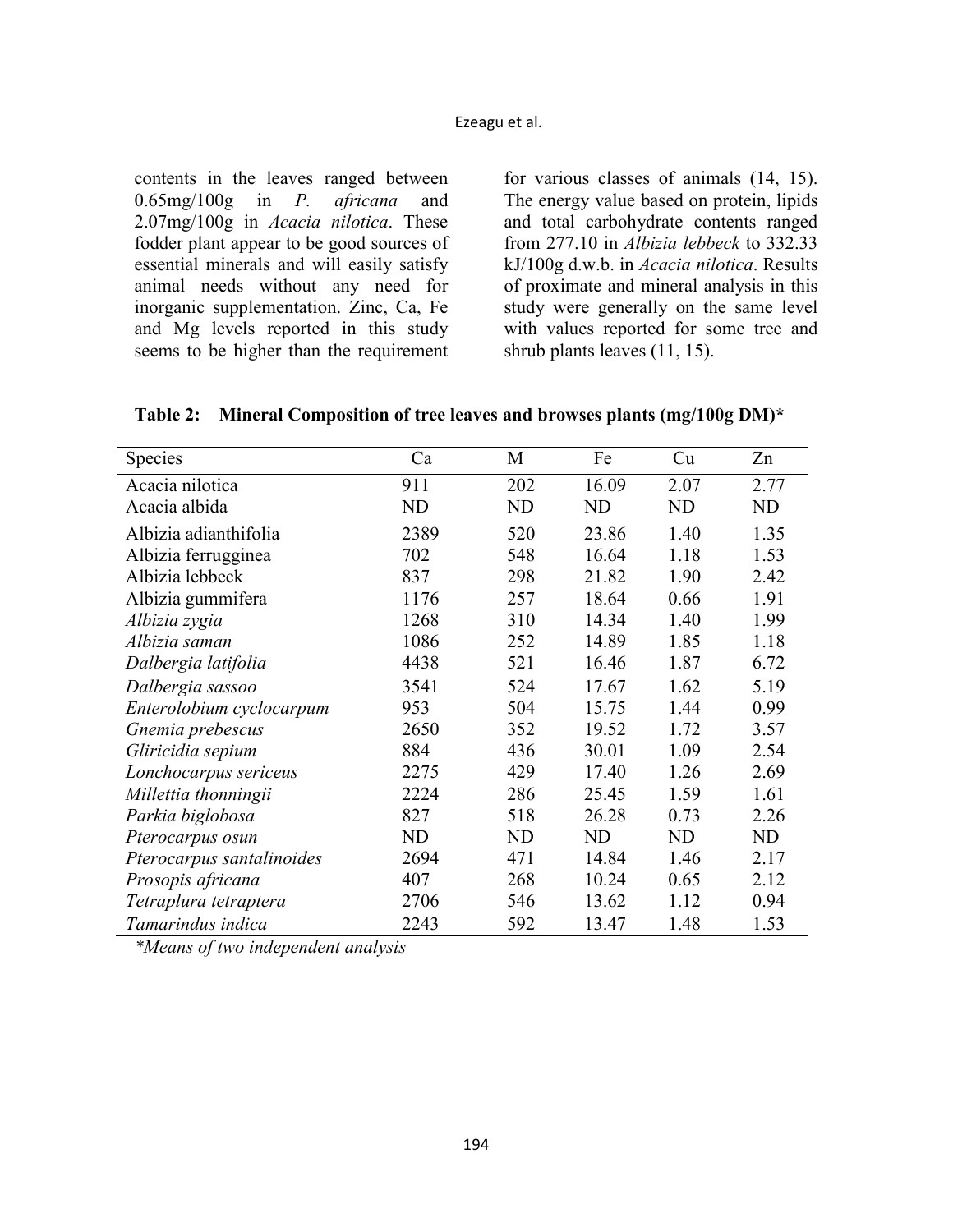The trypsin inhibitor, total polyphenols and oxalates in plant leaves are presented in Table 3. Digestibility of nutrients and availability of minerals are usually affected by the presence of high levels of antiphysiological and toxic factors. Antinutritional factors, which also includes, phytate, tannins, cyanogenic glycosides, saponins, lectins, and alkaloids may contribute to a decrease in the overall nutritional quality of crop plants and negatively affect animal productivity (16). However the presence of tannins as antinutritional substance in feed and fodder has drawn the most attention. Polyphenol contents varied between 9.45 in *Albizia adianthifolia* and 108.36mg/g dwb. Species particularly high in polyphenols includes *Acacia nilotica, L. sericeus* and *Albizia zygia* (105.21, 97.49 and 61.95 mg/g respectively). With reference to report of Ubani *et al.* (17), these species could be classified as high-tannin browse and may not be suitable for small ruminant feeding. Polyphenols (or tannins) are able to interact with dietary protein to form indigestible protein-tannin complexes and also inactivate the enzymes (18), thus lowering protein digestibility. Tannins also have weak interactions with trypsin and thus also inhibit trypsin activity. Therefore the digestion of fibre and proteins is depressed in the ruminants as indicated by Van Soest and McDowell (19). A direct relationship between the low *in vivo* DM digestibility of leaves

and their tannin contents has also been observed (20, 21). Tannins may decrease the DM digestibility by causing bacteriostatic and bactericidal effects on rumen microbes (22). Van Hoven (23) established an inverse relationship between the concentration of total tannins in the leaves and the level of feed intake or the browsing preference by animals. A tannin level of about 50mg/g in browse is required for feed rejection to occur in grazing animals (18). It is worthy to note, however, that the vanillin-HCl assay is not specific for only polyphenols that are tannins. Thus tannin levels may actually be lower than the observed values (24).

Trypsin inhibitory activities were detected in all the leaf samples, ranging from 3.4 in *A. saman* to 26.35 TIU/mg in *T. tetraptera*. Total oxalate levels ranged between 1.33 in *Albizia adiathifolia* and 15.13 mg/g in *Acacia nilotica*. These levels of oxalates are substantially lower than the minimum toxic level of 3g/100g (25) indicating that the levels of oxalate in the leave samples are within acceptable limits. Oxalic acid exists as the highly insoluble Ca salt and as the soluble form, which is the toxic fraction. Oxalates occur in relatively high levels in certain forage species and have been responsible for fatalities (26). Seawright *et al.* (27) reported death of cows that grazed for 24 hours on pastures consisting of *Stearia sphacelata* which contained 6.9% oxalate.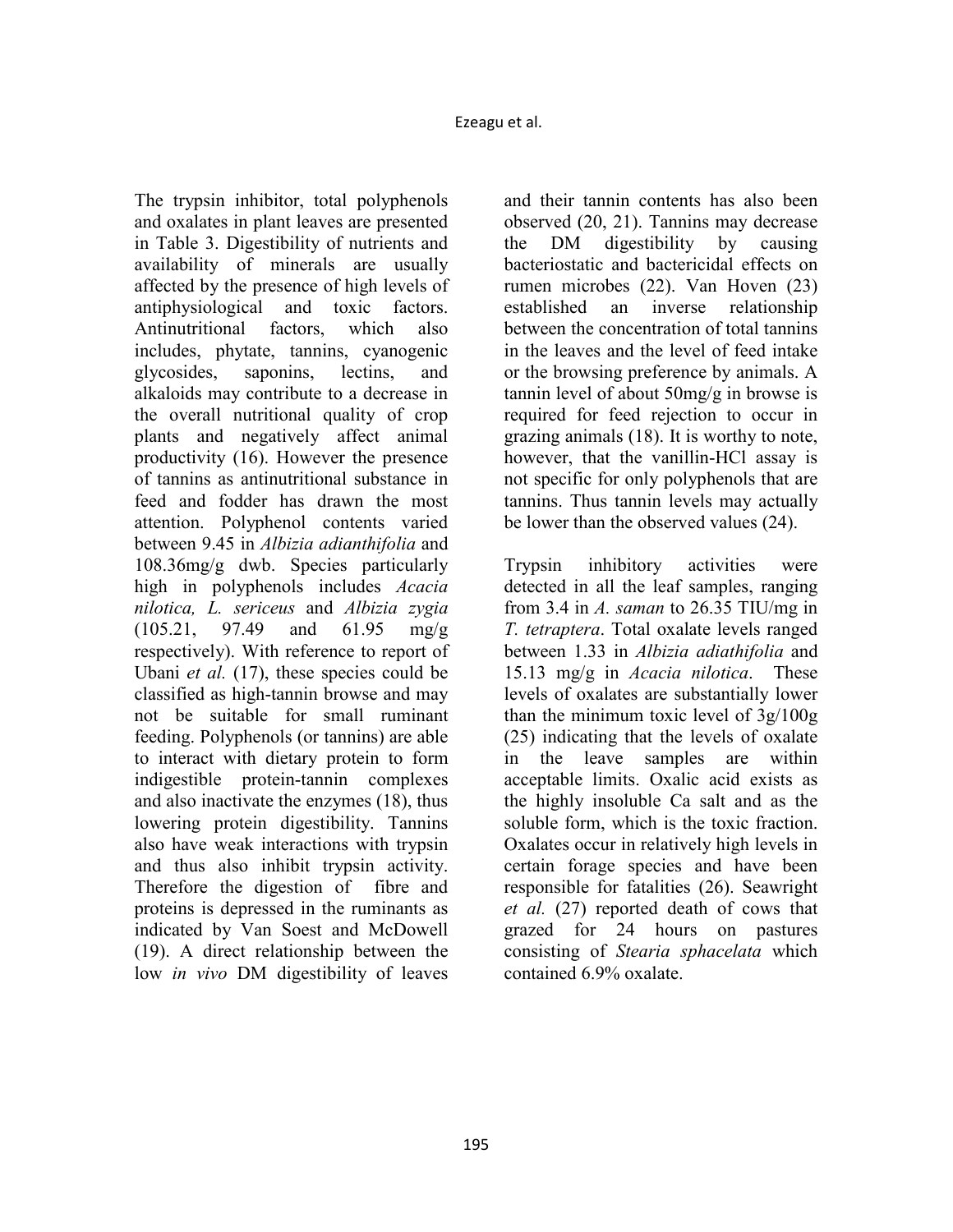| Species              | Trypsin Inhibitor | Polyphenols | Total oxalates |
|----------------------|-------------------|-------------|----------------|
|                      | TIU/mg            | mg/g        | mg/g           |
| Acacia nilotica      | 18.53             | 105.21      | 15.13          |
| Acacia albida        | 5.10              | 18.59       | 2.93           |
| Albizia              | 9.35              | 9.45        | 1.33           |
| adianthifolia        |                   |             |                |
| Albizia ferruginea   | 8.76              | 12.50       | 5.09           |
| Albizia lebbeck      | 4.76              | 12.29       | 1.58           |
| Albizia gummifera    | 4.25              | 13.76       | 1.87           |
| Albizia zygia        | 8.16              | 61.95       | 2.14           |
| Albizia saman        | 3.40              | 19.32       | 1.50           |
| Dalbergia latifolia  | 14.54             | 40.64       | 2.75           |
| Dalbergia sassoo     | 14.54             | 16.70       | 2.54           |
| Enterolobium         | 4.00              | 15.44       | 2.99           |
| cyclocarpum          |                   |             |                |
| Gnemia prebescus     | 11.14             | 3.99        | 1.95           |
| Gliricidia sepium    | 4.76              | 12.50       | 2.31           |
| Lonchocarpus         | 7.74              | 97.49       | 3.30           |
| sericeus             |                   |             |                |
| Millettia thonningii | 6.80              | 10.61       | 2.32           |
| Parkia biglobosa     | 14.45             | 55.97       | 1.92           |
| Pterocarpus osun     | 18.96             | 108.36      | 4.17           |
| Pterocarpus          | 9.78              | 39.17       | 4.58           |
| santalinoides        |                   |             |                |
| Prosopis africana    | 17.85             | 31.29       | 5.03           |
| Tetraplura           | 26.35             | 24.26       | 3.24           |
| tetraptera           |                   |             |                |

**Table 3: Trypsin inhibitor, Total polyphenols and Oxalates in plant leaves\*** 

\*Means of two independent analysis

## **Conclusion and Applications**

- 1. It appears that these tree and shrub species, excluding the high tannin ones, could be utilized successfully as browse in livestock feeding.
- 2. The high crude proteins and low levels of antinutritional factors

occurring, especially in *Acacia albida, Albizia adianthifolia, Albizia lebbeck, Albizia ferrugginea, Albizia saman, Albizia gummifera and Gliricidia sepium* may allow them to be used in monogastric feeds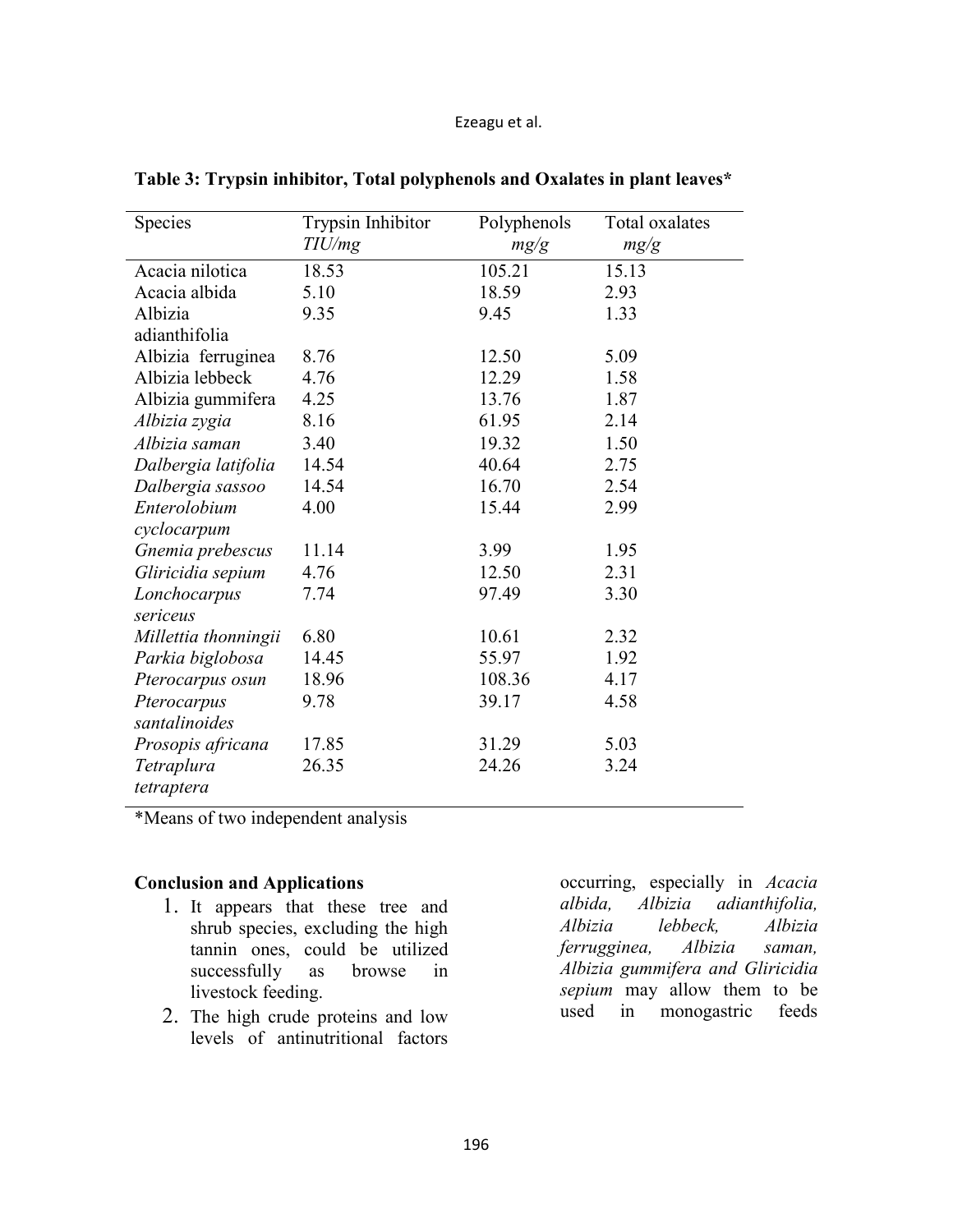including fish and for protein extraction*.*

3. Their feed value in practical type diets and potential as fodder for livestock, therefore need to be more carefully studied. They may also become useful in local farming systems as means of stabilizing soils in agroforestry systems if promoted.

## **References**

- 1. Tarawali G., Manyong V.M., Carsky R.J., Vissoh P.V., Osei-Bonsu P. and Galiba M. (1999). Adoption of improved fallows in West Africa: lessons from mucuna and stylo case studies. Agroforestry Systems 47: 93-122.
- 2. Arnold J.E.M (1990). Tree components in farming systems. *Unasylva* 41(160): 35-42.
- 3. Sumberg J. (2002). The logic of fodder legumes in Africa. *Food Policy*, 27: 285-300.
- 4. Pirie N.W. (1986). Leaf proteins after forty years. *BioEssays* 5: 174-175.
- 5. Nair P.K.R. (1989). Food producing trees in agroforestry systems. In: Agroforestry Systems in the Tropics. Dordrecht Netherlands; Kluwer Academic Publishers, pp. 541-551.
- 6. AOAC (Association of Official Analytical Chemists) (1990). Official Methods of Analysis,  $15<sup>th</sup>$  edn., K. Helich, AOAC, Arlington, VA, USA.
- 7. Kakade M.L, Rackis J.J., McGhee J.E. and Puski G. (1974).

Determination of trypsin inhibitor activity of soy products: A collaborative analysis of an improved procedure. *Cereal Chem*. 51: 376-382.

- 8. Price M.L., Van Scoyoc S. and Butler L.G. (1978). A critical evaluation of the vanillin reaction as an assay for tannin in sorghum grain. *J. Agric. Food Chem*. 26: 1214-1218.
- 9. Baker C.J.C. (1952). The determination of oxalates in fresh plant material. *Analyst* (Lond.) 77: 340-344.
- 10. FAO (Food and Agricultural Organization) (1982). Food Composition Tables for the Near East. Food and Nutrition Paper 26, FAO/UN, Rome.
- 11. Hossain M.A., Muetzel S. and Becker K. (2001). Nutritional value and antinutritional factors in leaves from different *Sesbania*  species. *Trop. Sci*. 41: 126-132.
- 13. Fernández O.A., Bóo R.M. and Sánchez L.F. (1989). South American Shrublands, In: The Biology and Utilization of Shrubs, (ed. McKell C.M.)---- Academic Press, Inc. San Diego, CA, pp.25-59.
- 14. Miller E.R., Ullrey, D.E., Zytant C.L., Baltzer B.V., Schmidt D.A. and Luecke R.W. (1962). The mineral nutrition of livestock.1. Requirement of calcium and Phosphorus for growth in baby pigs. *J. utr*. 77: 7-18.
- 15. Ubani O.N. and Tewe O.O. (2001) The nutritive value of